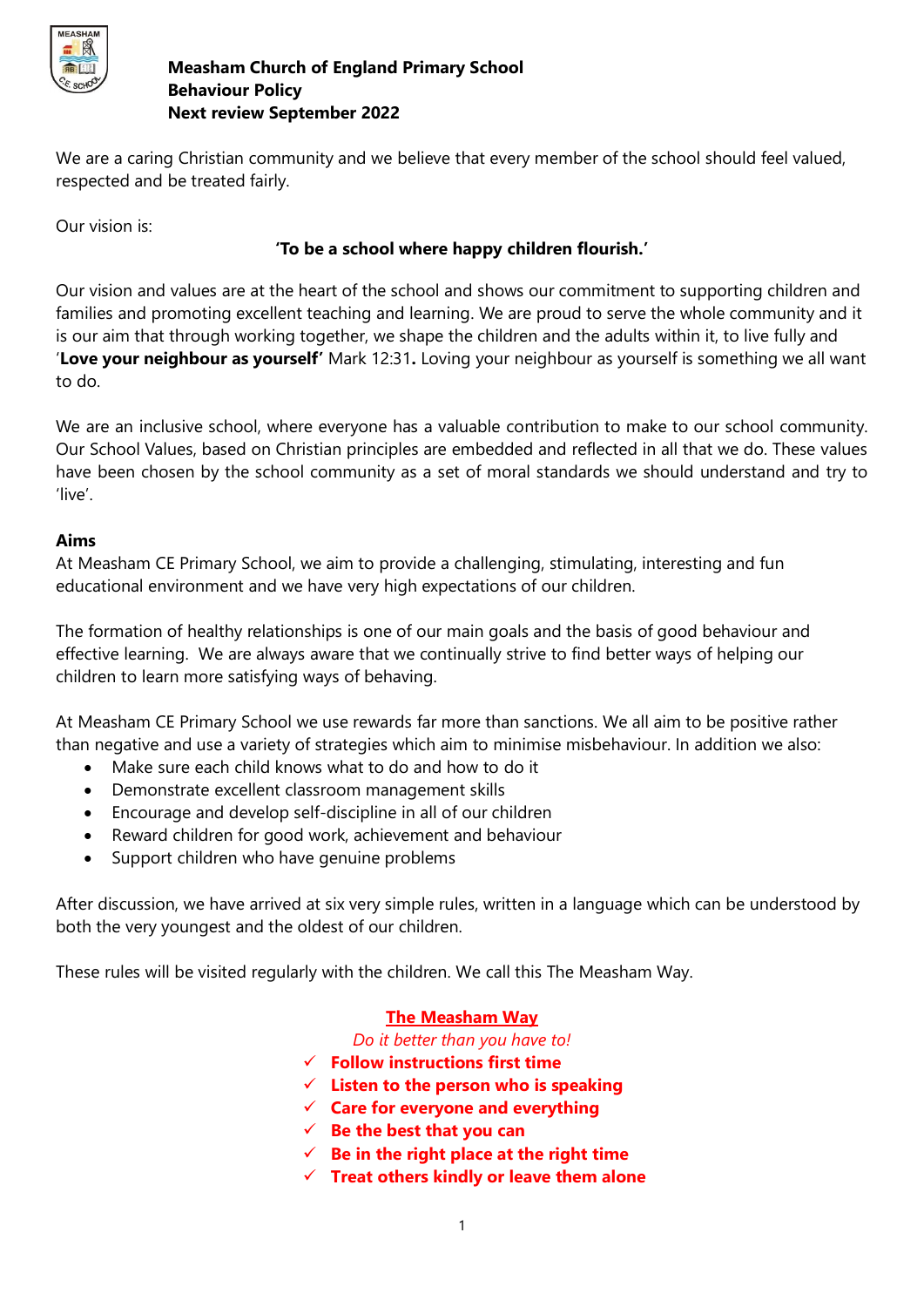

#### **Rewards and Sanctions**

Space in the classroom will be dedicated to **The Measham Way**.

All classes will display the school rules, alongside **five** clear zones; **Super Star**, **Gold Zone**, **Green Zone**, **Amber Zone** and **Red Zone**.

All children will start at the **Green Zone** and will remain in this zone for making good behaviour choices.

Children can be moved to the **Gold Zone** when they are seen to be following the Measham Way, demonstrating The Super 7 behaviours for learning or demonstrating our Christian Values. *This will be rewarded with e.g – stickers, certificates, conversations or texts home to parents*

Children can be moved to the **Super Star** for going 'over and above' when seen to be following the Measham Way, demonstrating The Super 7 behaviours for learning or demonstrating our Christian Values. *This will be rewarded with e.g - prize from the class prize box, conversations with parents*

The **Amber Zone** is a 'Warning Zone' where children are placed if they make a poor behaviour choice, before being placed on the **Amber Zone** children should receive one warning. *E.g. 'That's a warning now (child's name) if I have to speak to you again about your behaviour your name will be moved into the warning zone.'*

*Sanctions for children in the Amber Zone are to miss five minutes of playtime or lunchtime reflecting on their behaviour.*

Following a move to the **Amber Zone**, children who show repeated poor choices will then be moved to the **Red Zone**.

*Sanctions for the Red Zone are to miss up to fifteen minutes of playtime or lunchtime*

## *Foul language, challenging adults in an inappropriate way, physical abuse of others, require immediate move to Red Zone.*

If a child is regularly in the **Red Zone** and missing up to 15 minutes play per day, then a member of the SLT should be notified and the behaviour will be recorded on CPOMS. See Appendix 1.

Once a child has received a sanction for being in the **Red Zone**, they move back to green. \*In Year 6, we expect the children to take an increasing responsibility for their own actions and words. The same rewards and sanctions are applied but they are not displayed in the classroom.

## **Team Points**

In addition, all adults in school can award children Team Points. This is to encourage the children to work together collaboratively to improve behaviour. Team point tokens can be given to any child in school for following the Measham Way, showing Christian Values, exercising their character muscles or generally going the extra mile. For example: demonstrating excellent manners, super effort in lessons, wonderful homework, caring for others etc.

Each child is allocated a team colour; red, blue, green and yellow. Team point tokens are awarded and are collected in a box on display in school. Each half term, team points are counted and a reward will be given to the team with the most points.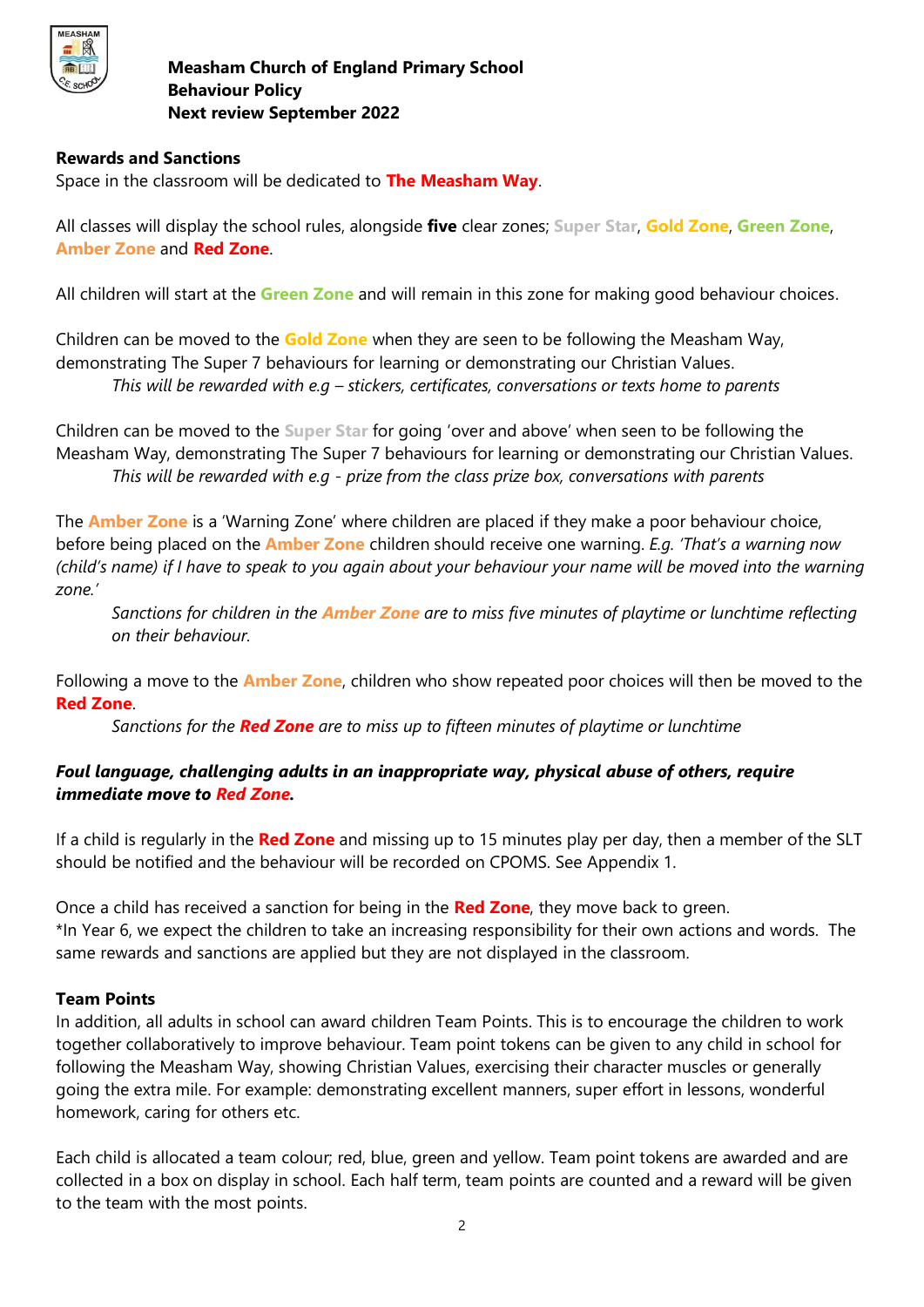

(No more than 5 Team Points can be awarded at any one time.)

## **Prevention**

We aim to use positive, preventative strategies with the children in order to minimise the occurrences of challenging behaviour. We do this by:

- Creating a positive, supportive and safe climate in the classroom
- Establishing positive relationships with pupils and parents
- Being ready for the class before the pupils arrive
- Having well planned, meaningful lessons differentiated to meet the needs of the pupils
- Making links with previous learning
- Ensuring equipment or materials needed are available and in working order
- Having well-established routines for behaviour
- Teaching the children strategies to deal with anger and frustration
- Using social problem solving skills, circle time and mediation
- Using appropriate humour and relationships to ensure all children feel a sense of belonging in their class groups

Bullying (Also see Anti-Bullying Policy)

We define bullying as; "prolonged and sustained emotional or physical abuse with the intention of hurting or intimidating another".

The school does not tolerate bullying of any kind. If we discover that an act of bullying or intimidation has taken place, we act immediately to stop any further occurrences of such behaviour. While it is very difficult to eradicate bullying, we do everything in our power to ensure that all children attend school feeling safe and secure. A record is kept of any incidents of bullying and parents will be informed by letter or a discussion with parents and recorded on CPOMS.

All members of staff are aware of the regulations regarding the use of force by teachers, as set out in DfE Circular 10/98, relating to section 550A of the Education Act 1996: *The Use of Force to Control or Restrain Pupils.* Staff will only intervene physically to restrain a child, if a child is in danger of hurting him/herself or prevent injury to a child. The actions that we take are in line with government guidelines on the restraint of children.

#### **Peer on Peer Abuse**

As per our Safeguarding Policy, this school recognises that children sometimes display abusive behaviour themselves and that such incidents or allegations must be referred on for appropriate support and intervention. Such abuse will not be tolerated or passed off as "banter" or "part of growing up". This abuse could for example include sexual assaults, initiation/hazing type violence, all forms of bullying, aggravated sexting and physical violence experienced by both boys and girls. The school and its staff will take all possible actions to ensure peer on peer abuse cannot go unnoticed through discussion at age-appropriate level, education activities such as 'Warning Zone', opportunities for disclosure etc.

Where specific risks are identified, a risk assessment will be undertaken in order to ensure the safety of all staff and pupils. Measures appropriate to the uniqueness of each situation would be put in place to minimise the threat to those concerned.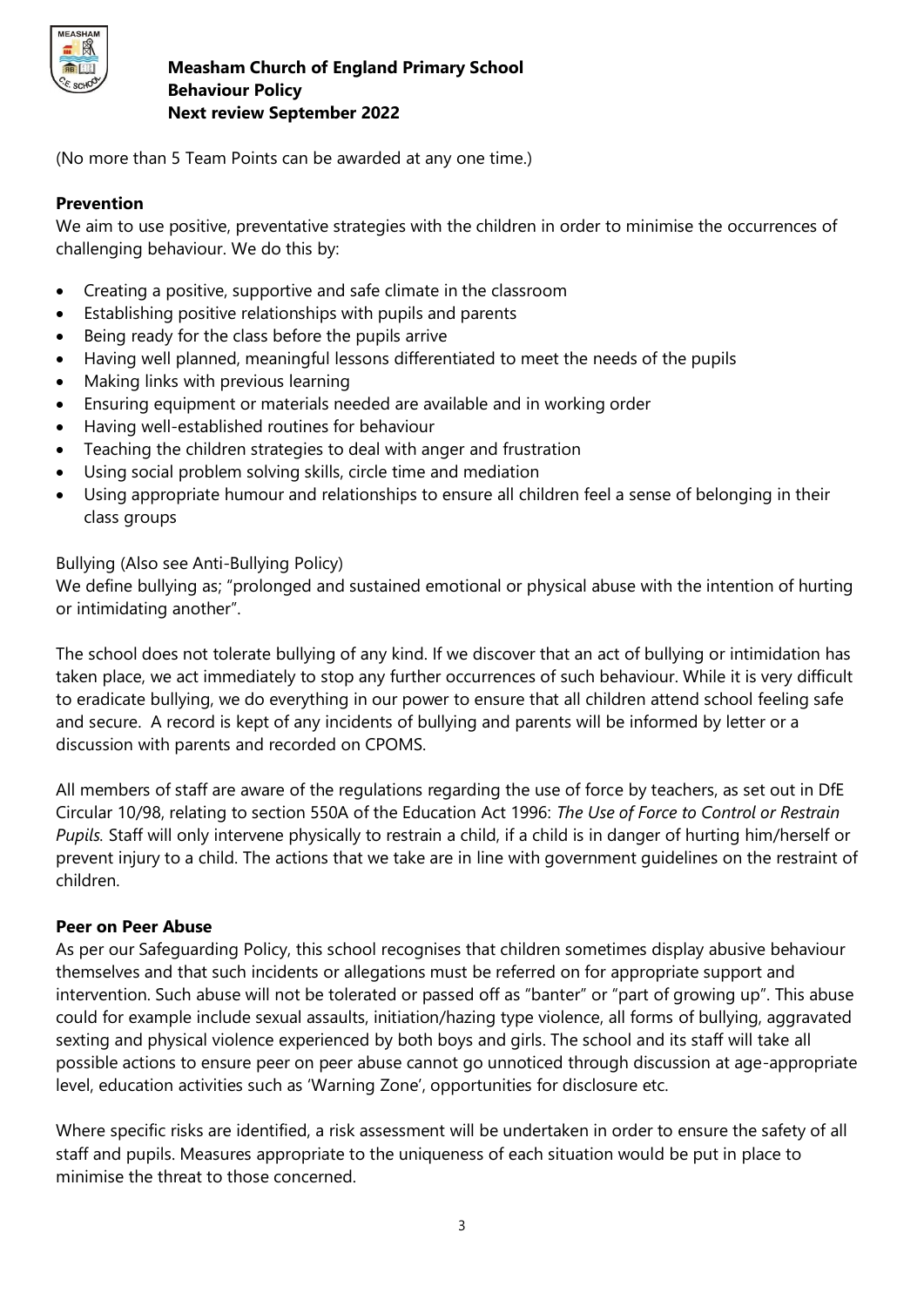

#### **The role of the class teacher**

It is the responsibility of the class teacher to ensure that the school rules are enforced in their class, and that children in their class behave in a responsible manner during lesson time. The class teachers in our school have high expectations of the children in terms of behaviour, and they strive to ensure that all children work to the best of their ability.

The class teacher treats each child fairly and enforces The Measham Way consistently. The teacher treats all children in their class with respect and understanding.

The class teacher liaises with external agencies, as necessary, to support and guide the progress of each child. The class teacher may, for example, discuss the needs of a child with the education social worker or behaviour support service.

The class teacher reports to parents about the progress of each child in their class, in line with the whole school policy. The class teacher may also contact a parent if there are concerns about the behaviour or welfare of a child.

#### **The role of the Headteacher**

It is the responsibility of the Headteacher, under the School Standards and Framework Act 1998, to implement the school behaviour policy consistently throughout the school, and to report to governors, when requested, on the effectiveness of the policy. It is also the responsibility of the Headteacher to ensure the health, safety and welfare of all children in the school.

The Headteacher supports the staff by implementing the policy, by setting the standards of behaviour, and by supporting staff in the implementation of the policy.

The Headteacher keeps records of all reported serious incidents of misbehaviour.

The Headteacher has the responsibility for giving fixed-term suspensions to individual children for serious acts of misbehaviour. For repeated or very serious acts of anti-social behaviour, the Headteacher may permanently exclude a child. Both these actions are only taken after the school governors have been notified.

#### **Review**

The governing body reviews this policy every two years. They governors may, however, review the policy earlier than this, if the government introduces new regulations, or if the governing body receives recommendations on how the policy might be improved.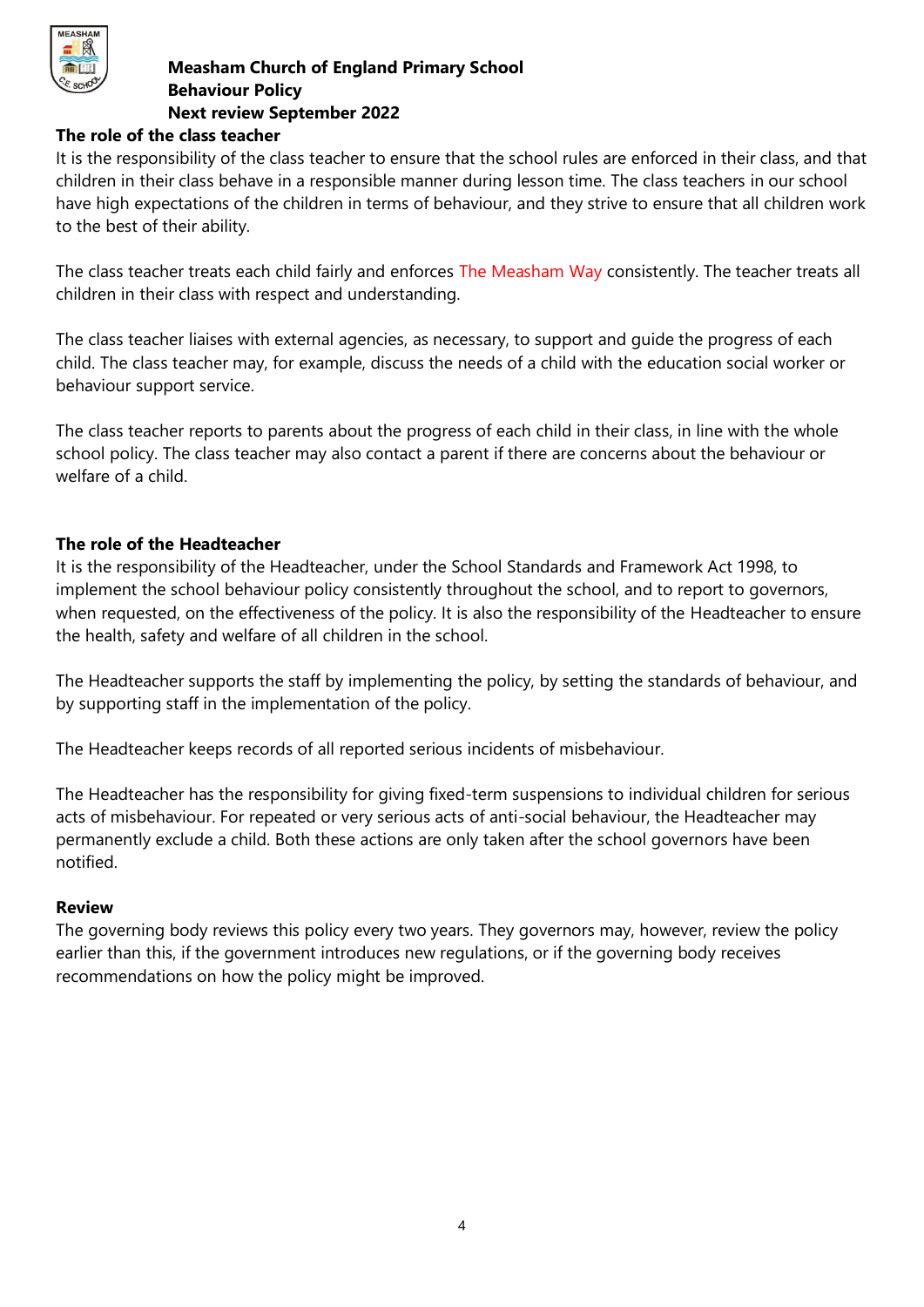

#### **Appendix 1 Further Sanctions**

Most incidents of inappropriate behaviour can and should be dealt with by a member of the staff working in the classroom. Any incidents dealt with by the Headteacher/Deputy Headteacher/SLT will be recorded on CPOMS. This is to ensure that patterns of behaviour can be identified and dealt with.

If the inappropriate behaviour should reoccur, or be serious in the first instance, then the child will move to **STAGE 1**.

# **STAGE 1**

- Sent to the Headteacher or in her absence the Deputy Headteacher/ SLT
- The Headteacher or senior member of staff will apply further sanctions as appropriate to the incident and the child. This will be recorded on CPOMS
- Intervention from the school in the form of a lunchtime Nurture Group might be sought at this stage, the aim being to modify poor behaviour

This would then be followed by Stage 2.

# **STAGE 2**

- The entire incident is handed over to the Headteacher. Appropriate sanctions would be applied and will be recorded on CPOMS
- Parents are kept aware at this stage by an informal conversation or letter explaining (depending on the nature of the incident) the situation and how it has been dealt with
- At this stage intervention from the SENCO may be sought if it was felt that an Individual Support Plan would be appropriate
- Senior leaders do half termly monitoring of CPOMS and identify those children whose names regularly appear
- Governors will also be made aware of the situation but individual names of children will not be shared with Governors

It would be hoped that no situation would ever get beyond Stage 2. At this stage close liaison will have been set up with the child's home and the child will have a Daily Home/School Record Book. However, serious or persistent cases would then move to Stage 3.

# **STAGE 3**

- Pastoral Support Programme would be agreed with the Headteacher, class teacher, parents and the child. (See Appendix 2)
- Outside advice will be sought e.g. educational psychologist advice/assessment
- Parents and Governors would now be fully involved

If behaviour did not improve:

 A child would be excluded at lunchtime for a period of time. (This could also be the case if a child persistently exhibits unacceptable behaviour at lunchtime)

Then:

• The child would be excluded from the whole school day for a period of time Finally:

 With no other options available a child would be permanently excluded from school. This final decision would be taken by the Measham CE Primary School Academy Governing Body.